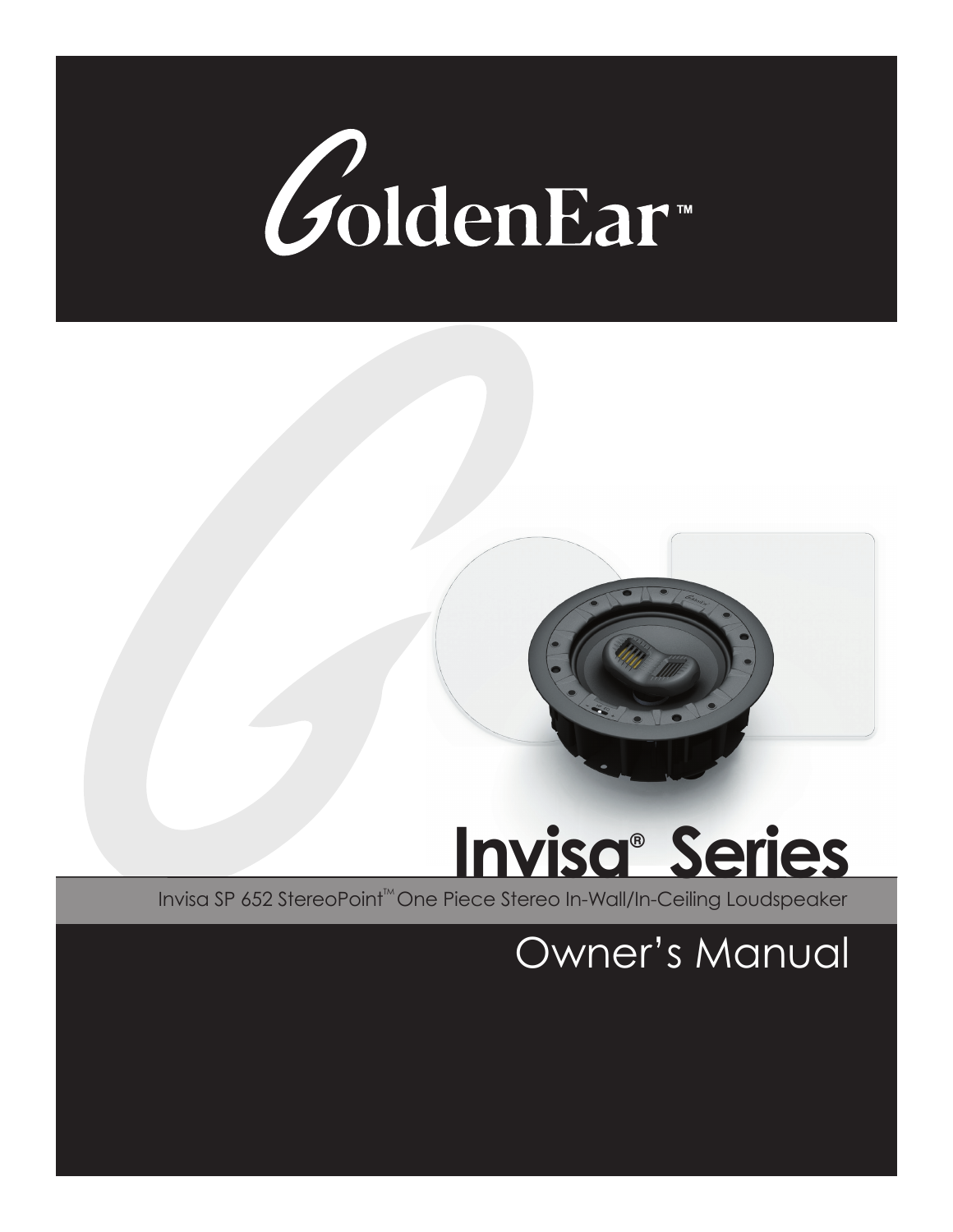# **Congratulations!**

Congratulations and thank you for purchasing GoldenEar's™ Invisa® speakers! You are about to hear the spectacular difference these very special In-Wall/In-Ceiling speakers will make in your home's music system!

Our engineers' many years of experience in developing loudspeakers has led to these extraordinary products. In order to ensure that you experience maximum performance, please take a moment to fully read this owner's manual and familiarize yourself with the unique installation, assembly and set-up procedures for your Invisa® speakers.

Please visit our website at www.GoldenEar.com for more information on the technology behind your new speaker system. If you have additional questions, contact your Authorized GoldenEar™ Dealer or visit the Q&A page in the Tech Support section of our website.

# **Your New GoldenEar Speakers**

GoldenEar Invisa® SP 652 in-ceiling/in-wall speakers are designed to fit beautifully in a wide variety of applications. Their low-profile grille and nearly invisible design allows for perfect integration in a wide variety of locations within your home. To get the best performance possible and for a product that lasts a lifetime, we strongly recommend that you follow the placement and setup guidelines provided in this manual.

#### **Cleaning**

Do not use a strong or abrasive cleaner on your new speakers' grilles. Clean them only with a damp cloth, but do not get them wet.

# **Preventing Speaker Damage**



**USE AN APPROPRIATE AMPLIFIER. At high volumes a very powerful amplifier can overdrive your speakers and damage them. And if the amplifier is not powerful enough, it can produce distortion that can easily damage your speaker. (Consult your dealer for assistance.)**



**DON'T BE FOOLED BY THE VOLUME CONTROL. It only adjusts how loud, it is not an indication of power output. If your speakers begin to sound harsh or grating or if you hear other forms of distortion, turn down the volume immediately!**



**Avoid use of tone controls and loudness controls as they will demand even more power from an amplifier, lowering the volume at which damage could occur.**

GoldenEar Invisa® speakers are efficient and can be driven to loud listening levels with moderate amplifier power. They are also able to handle the output of very powerful amplifiers. To prevent damage to your speakers, please read all of the following guidelines before hooking them up.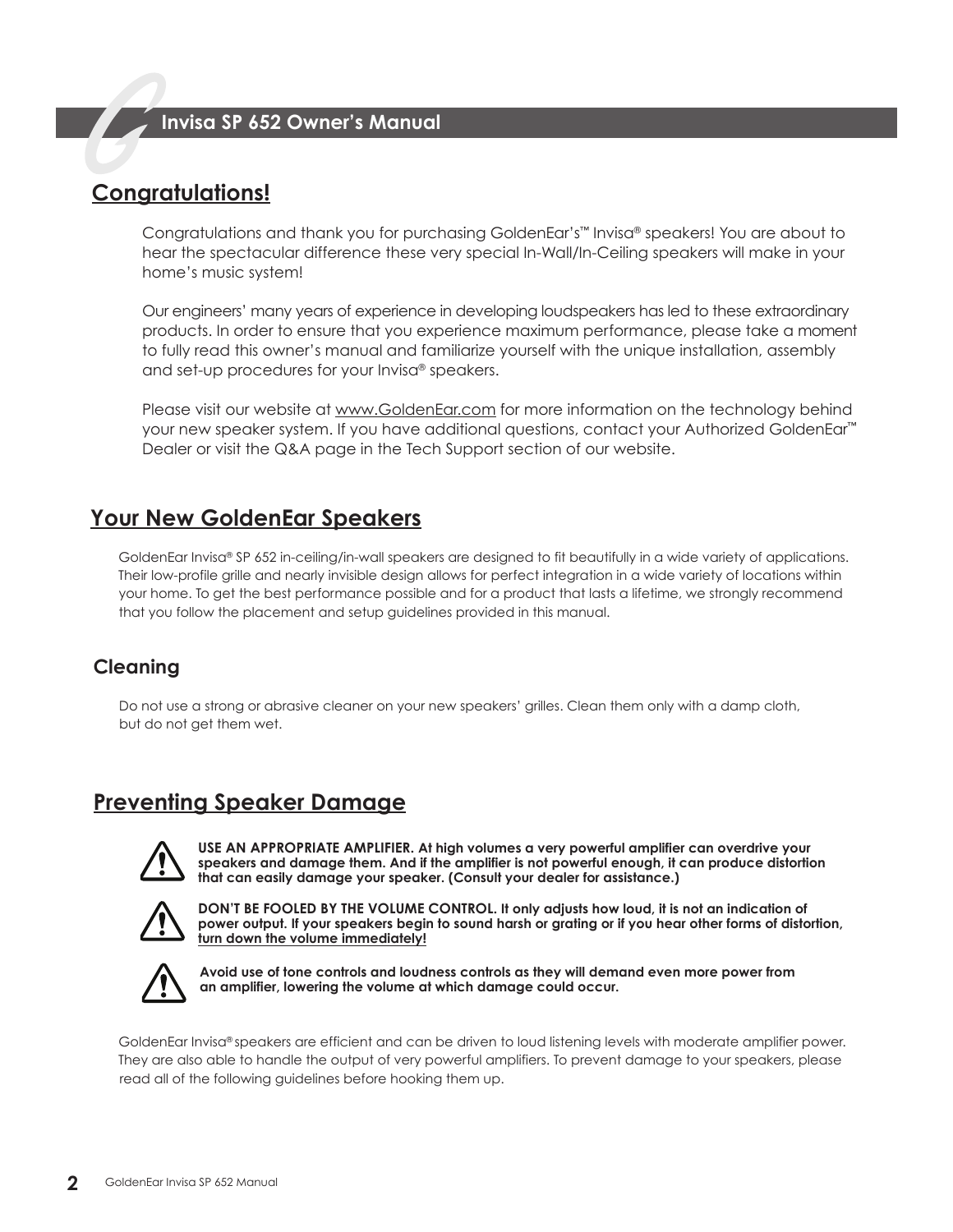#### **Amplifier Distortion — #1 Threat to your New Speakers!**

Amplifier distortion is the principal cause of speaker damage. When listening at loud levels your amplifier may run out of clean power. It will then begin to produce speaker-damaging distorted power. This will damage any brand of speaker very quickly! More powerful amplifiers are actually safer — For example: A 40 Watt/channel amplifier will have substantial distortion above 40 Watts. If driven to 50 Watts, this amplifier will deliver speaker-damaging distorted power! But a 100 Watt/channel amplifier will have very low distortion below 100 Watts. Therefore, when the speaker requires 50 Watts, this more powerful amplifier will deliver clean power and speaker damage is less likely to occur. (See your GoldenEar dealer for amplifier recommendations.)

#### **Volume Setting**

Do not be fooled by the Volume setting of your system. It only adjusts listening level — it is not a "power-output" dial. The amount of amplifier power actually used at a given Volume setting depends solely on the nature of the source material you are listening to (at a given Volume setting a quiet section of music will use less amplifier power than a loud section). With typical material, the rated output power of many receivers/amplifiers is often reached when the Volume is set to around -10dB, or between the "11" and "1 o'clock" settings with an analog control (with bass/ treble and loudness controls not used — otherwise rated power may be reached at even lower Volume settings). Remember, all amplifiers produce distortion when operated beyond their rated output power. The resulting distortion will damage all speakers! If you listen at loud levels, be careful to listen for the point of audible distortion if the speakers begin to sound distressed, turn the Volume down or your speakers and/or amplifier(s) will be damaged! This type of damage constitutes abuse and is not covered by the warranty. If louder volumes are desired, consider a more powerful amplifier.

#### **There is Actually a Limit!**

Even with these safer, more powerful amplifiers, there is a point at which you could have more power than the speaker can handle. At that point you will overpower the speaker and damage it. At loud levels do not increase bass/treble controls from zero and ensure that all loudness/contour/bass EQ buttons are off (otherwise rated output power will be reached at even lower volume control settings).

#### **The Right Amount of Power**

A power-range rating is given in the specifications as a guide to indicate the approximate minimum and maximum power input of your GoldenEar Invisa® speakers. Amplifiers that meet or even exceed the speaker's power-range rating are recommended as their greater power reserves provide better sound. But always use the speakers within their power-range rating to prevent damage — that is, keep listening levels below the point of obvious audible distortion.

#### **Setting Bass and Treble Controls on Receiver or Amplifier**

Normally we recommend that you set the "Bass" and "Treble" controls on flat (or off, or 0 dB). Same applies for a graphic equalizer; we recommend that you leave it flat (or off). This will give you the most accurate and natural sound. If you want more bass, raise your subwoofer's "Level" control (or raise the subwoofer level on you're a/v receiver), keeping in mind that even a little turn of the knob can make a big difference in the sound. The reason for this recommendation is that we have discovered what is often thought to be improper sounding speakers is, in fact, a problem caused by the use of tone controls. When in doubt, leave them out (flat); this almost always results in the best possible and most natural sounding system performance.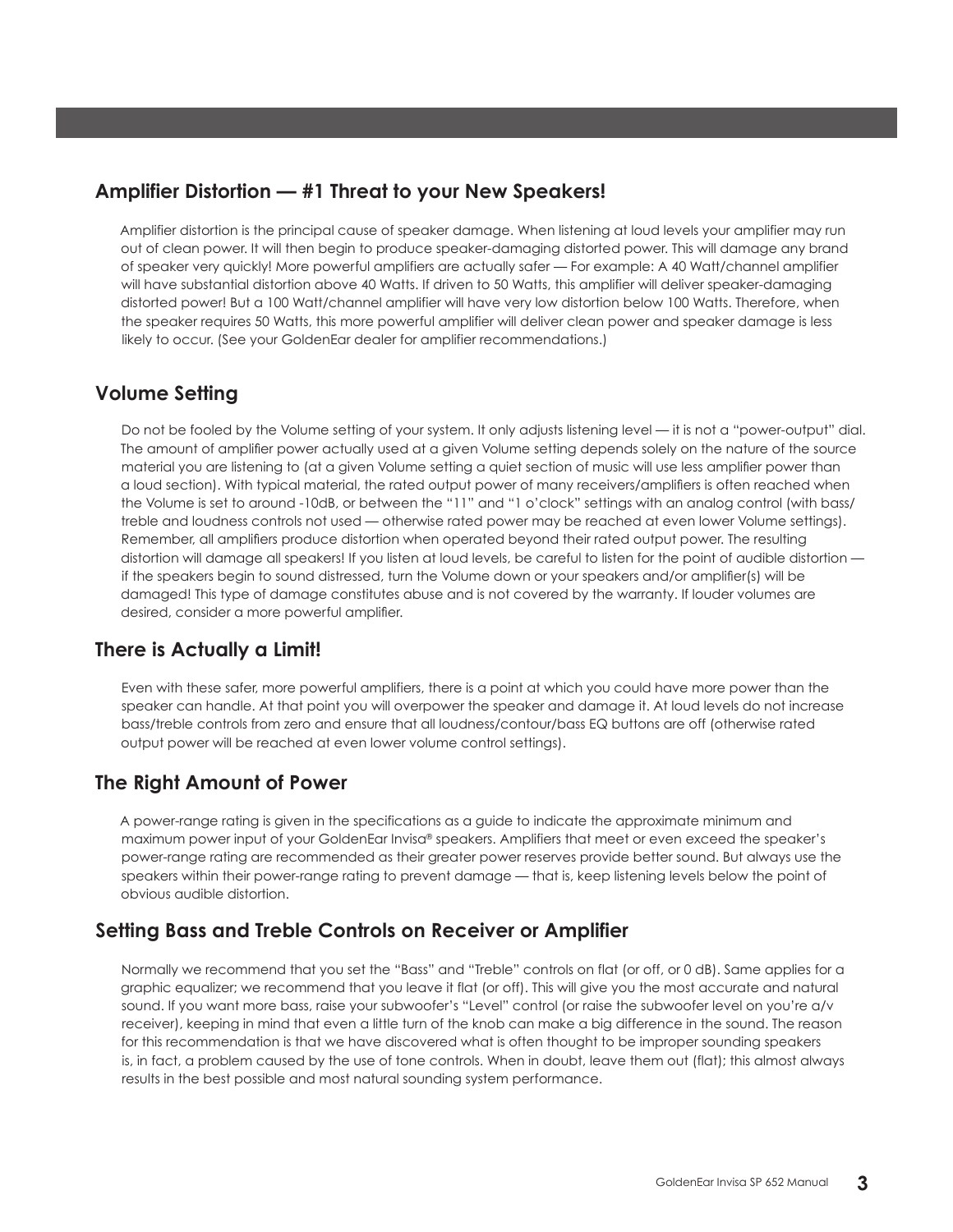# **Speaker Placement**

GoldenEar Invisa® speakers are designed to allow flexible placement while providing a very large window of sound throughout your listening room. Please remember that although the following recommendations are usually valid, all rooms and listening sets-ups are somewhat unique, so do not be afraid to experiment with the speakers. Remember, whatever sounds best to you is correct.

#### **Room Acoustics**

GoldenEar Invisa® speakers are designed to provide exceptional sound in a wide variety of domestic settings. It is important to note however that listening room construction, dimensions and furnishings all play a part in the quality of sound you will ultimately achieve from your new speakers. The listening room will impose its own character on the performance capabilities of the speaker system. Regarding the room, please note that:

- Mid and high frequencies are affected by the amount of soft furnishings in your room curtains, carpets, sofas, wall coverings, etc. An excess of such items can result in a somewhat dull sound. The same room without any soft furnishings can produce an overall bright sound. The typical quantity of soft furnishings found in most living environments provides the right acoustic characteristics to allow the speakers to sound balanced;
- Concrete floors and walls tend to aggravate low-frequency standing wave problems and are less preferred;
- Rooms where height, width and length are similar should be avoided as they can exhibit significant low-frequency standing wave problems. This may result in reduced clarity. In such rooms avoid corner placement to minimize acoustic problems.

The extra care you take in correctly positioning the speakers will result in greater listening enjoyment. So, keep the following guidelines in mind when deciding on the best speaker placement.

To ensure the best performance possible, observe the following placement guidelines:

**LOCATION:** When preparing to install your speakers pick a location that has the required clearance between wall studs or ceiling joists. Make sure to check for wiring, conduit, water pipes, HVAC ducts and other obstructions before cutting the installation hole.

**ACCURATE TIMBRE:** For the most accurate and natural timbre, in-wall speakers' high-frequency drivers should be at approximately ear level. Select locations that allow the sound to reach the listening area unobstructed by furnishings.

**BALANCED BASS:** Placing speakers in corners will over-emphasize bass and reduce overall clarity. If possible, position speakers away from side walls. This will ensure better bass performance and optimal midrange clarity.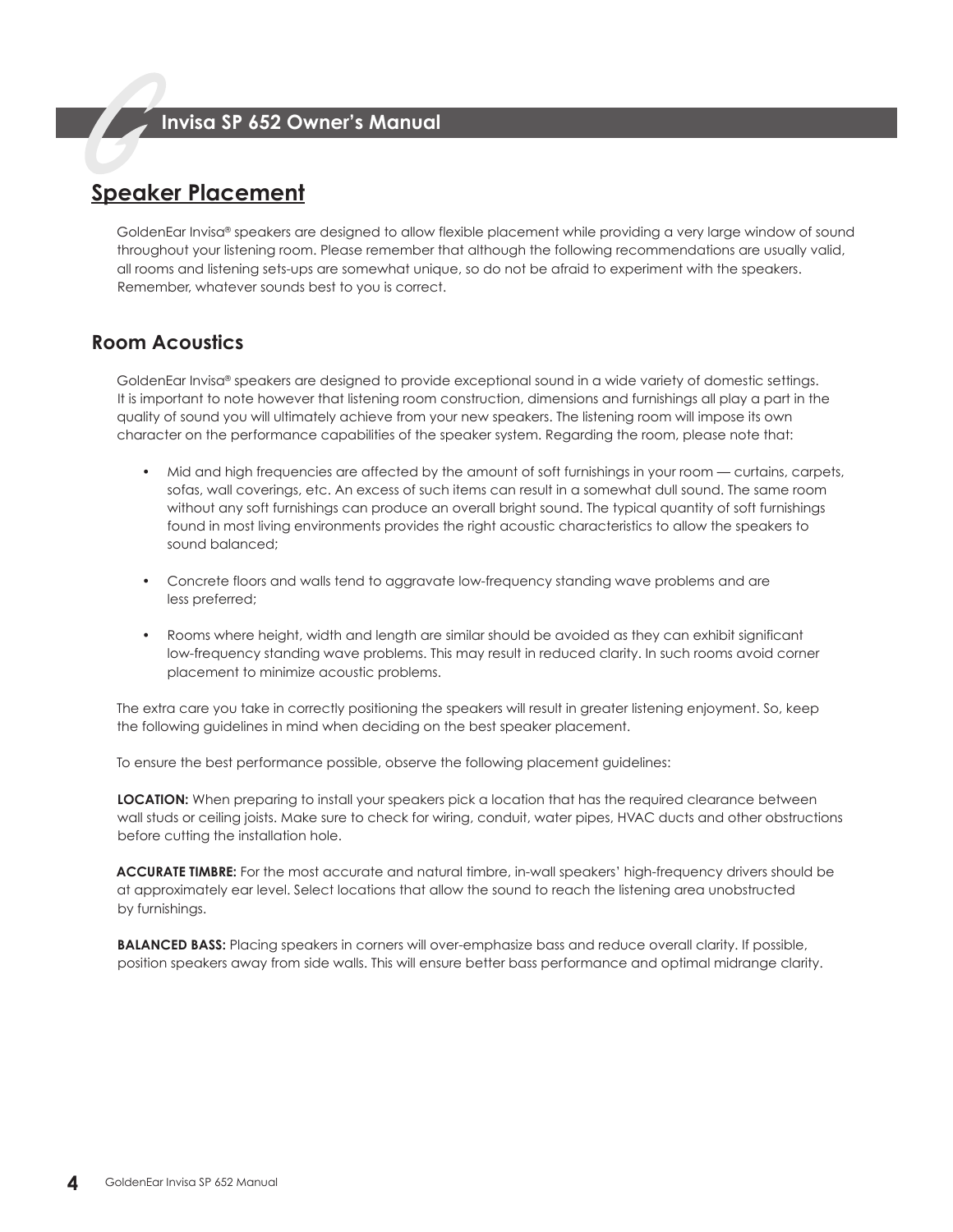**SINGLE SPEAKER LEFT + RIGHT STEREO SOUND:** The Invisa SP 652 is ideal for smaller areas not suited to a stereo pair of speakers, or where a single speaker is the preferred choice. Position the speakers to achieve the best sound coverage for the room. See figure below)



The Invisa SP 652 can also be used in large areas for distributed audio where any "pair" of speakers would not be heard as a stereo pair (see figure below).

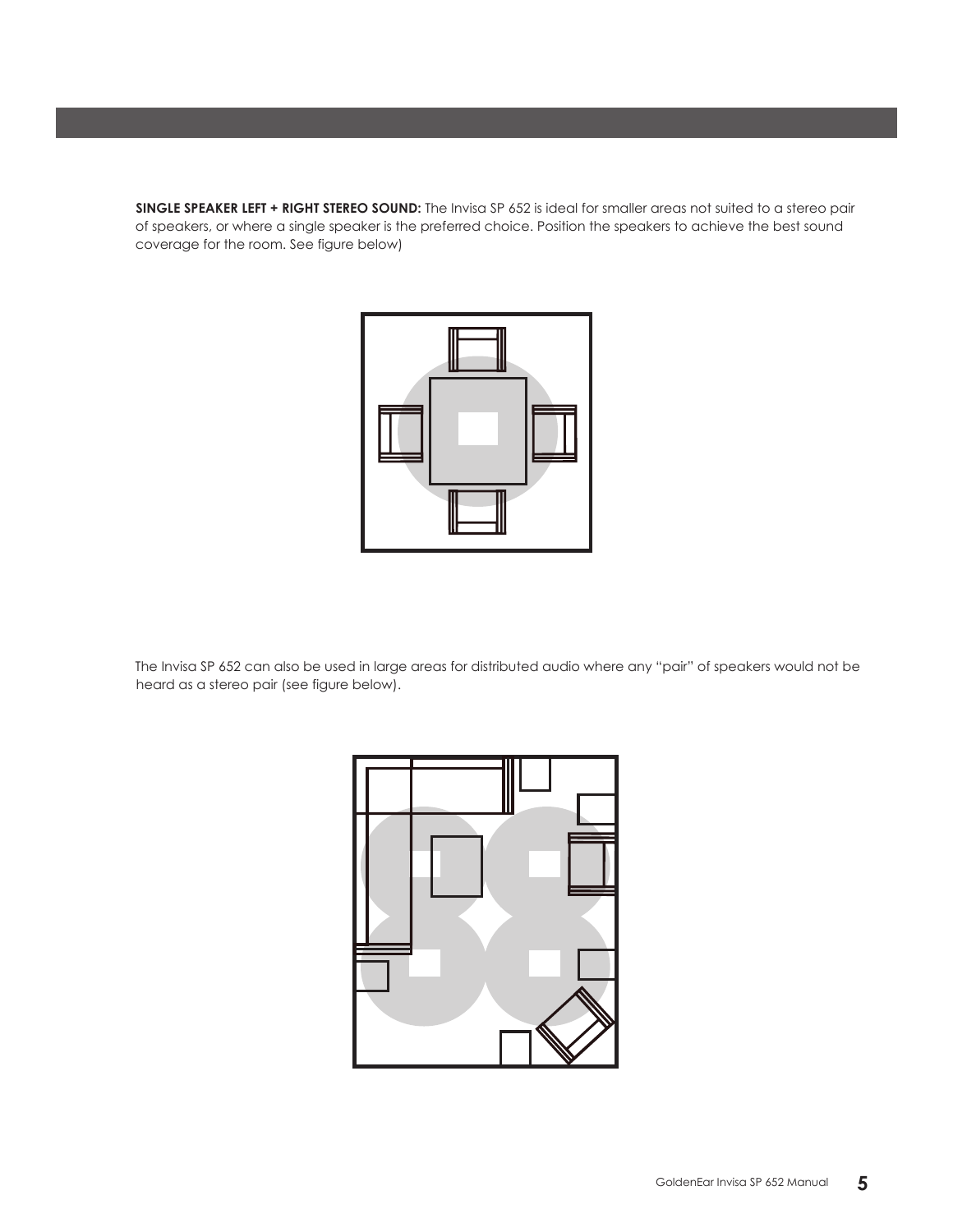#### **Speaker Break-in**

Your new Invisa® loudspeaker system should sound good as soon as you turn them on; however, an extended break-in period of 40-60 hours or more of normal playing time is required to reach full performance capability. Break-in allows the driver suspensions to work-in and crossover components to "heal," resulting in fuller and tighter bass, a more open "blossoming" midrange and smoother high frequency reproduction.

# **Color-Match Painting (optional)**

Your new Invisa in-wall/in-ceiling speakers include a paintable "edgeless" grille that completely covers the installed speaker. The grille comes in a neutral white to blend with most areas, however, for the ultimate in "stealth" installation, they may be painted to match any decor. **PLEASE NOTE: Failure to follow the instructions below may result in a serious degradation of sound quality!**

Please Note:

- Do not paint the grille with a brush or roller this will clog the grille's acoustic perforations and muffle the sound.
- It is not necessary to remove the backing cloth, or scrim, from the grille before painting.
- Do not heat cure the finish.
- Do not paint the grilles while attached to the speaker.

To paint, follow these steps:

- 1. Remove the grille from the speaker and place it on a drop cloth
- 2. Spray paint the grille using:
	- i. A spray paint that closely matches the color and shine desired
	- ii. A custom-made spray can, color matched to your paint finish
	- iii. The indoor latex paint used to paint the ceiling or wall, but diluted to the paint manufacturer's/ spray gun manufacturer's recommendations
- 3. In a well ventilated area, apply several light coats of paint, sprayed at about a 60 degree angle from the grille's surface, letting the grille dry completely between coats. Follow the paint manufacturer's directions.
- 4. To insure the paint is evenly applied, each coat should be applied from multiple directions (at least four).
- 5. Once the painted grille has dried completely, if necessary you can use a brush or small roller to touch-up the grille's outer edge — just be careful not to get any additional paint on the grille's perforated surface.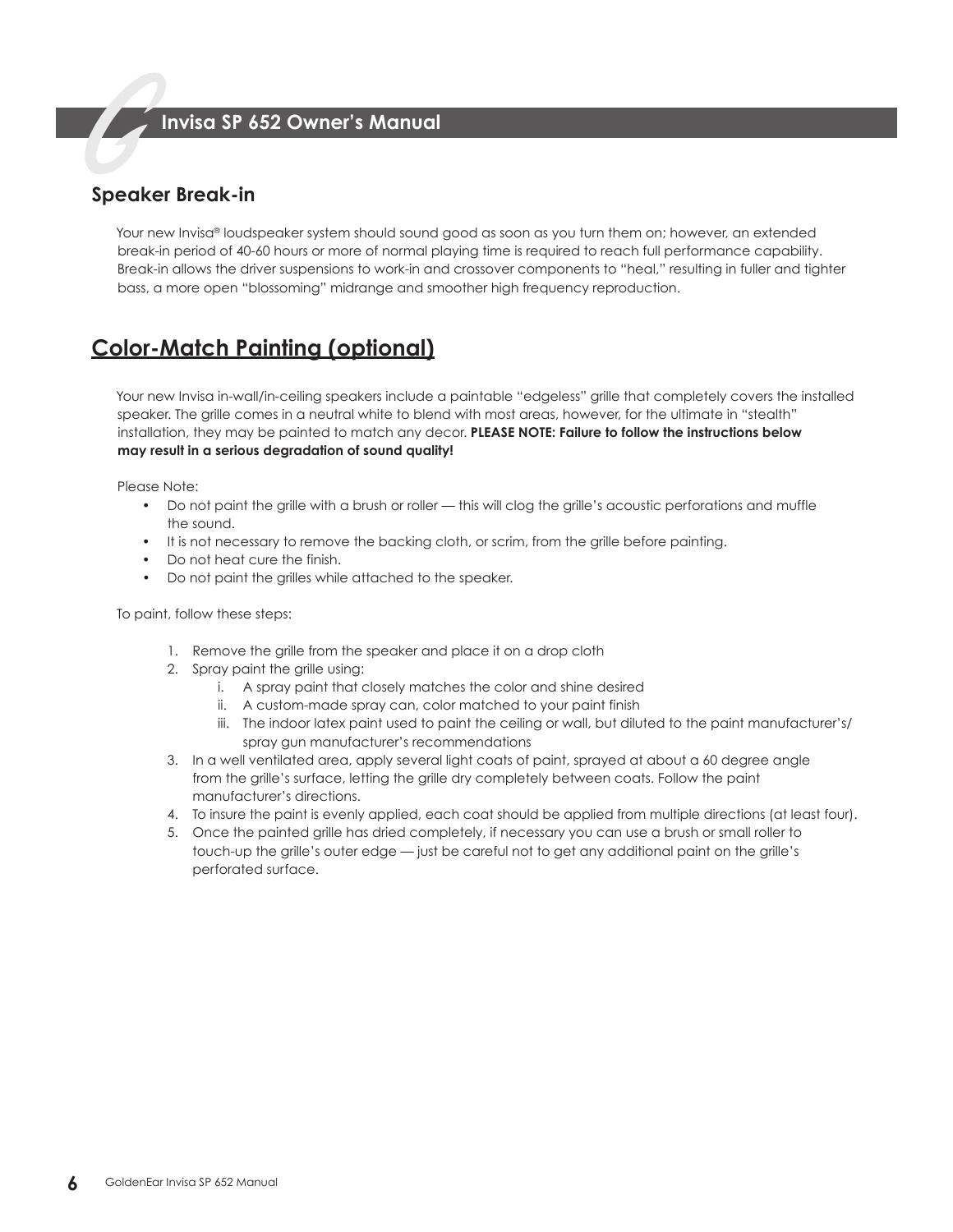# **Installation Instructions**

Installation of your new Invisa® speakers requires use of tools such as a drill, screwdriver, saws and possibly other power tools. The installer should have knowledge of all applicable building and/or fire codes. Care must be taken to ensure the area behind the wall or ceiling where you plan to install the speakers is clear of obstructions. When cutting the hole in and running wires through walls and/or ceilings proper care must be taken to avoid electrical, water, gas and/or HVAC pipes and the corresponding risks to your safety and risk of damage to property.

If you are not comfortable with the above and/or performing the following installation procedures we strongly suggest having a professional contractor install your speakers (see your GoldenEar Dealer).

Tools Required:

- Pencil
- Drywall saw, Keyhole saw, utility knife or other material-appropriate cutting tool for wall material
- Phillips Head Screwdriver
- Power drill with appropriate bit (optional, for starting wall cut)

#### **Installation Into Existing Walls or Ceilings**

#### **For new construction (pre-drywall), use our custom rough-in brackets, sold separately.**

NOTE: You must first install appropriate gauge and type speaker wires. For best sound quality, the use of high quality speaker cable is essential.

- 1. Make sure the wall material can support the weight of the speakers you plan to install (see specifications page for weights).
- 2. Make sure the location selected is free of studs, electrical wiring, water or gas pipes, etc. Prior to installing, hold the speaker in your selected location to make sure it is clear of any obstacles. **PLEASE NOTE: Your cutout must be at least 2" (50mm) from adjoining walls/ceiling, internal studs, and any pipes.**
- 3. Place the included mounting template onto the wall or ceiling in your preferred location. Use the pencil to trace around the template (Figure 1).
- 4. Carefully cut a hole with the appropriate cutting tool along the pencil trace as follows: Start the hole by drilling a hole inside of the pencil line (place drill bit just inside the line). Use this hole to insert the cutting tool and begin cutting — be careful not to cut outside the template line! (Figure 2).







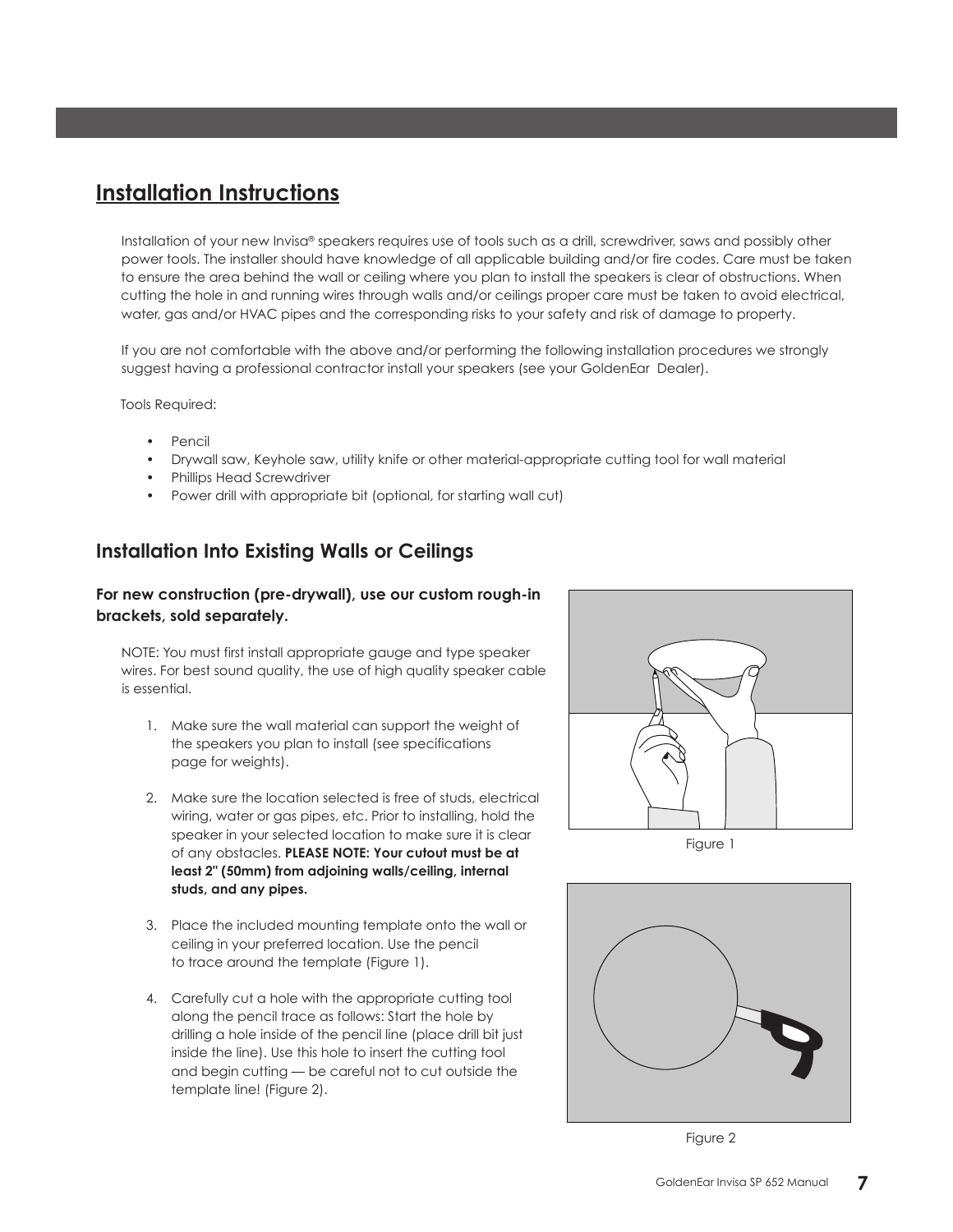- 5. For <u>In-Wall</u> Mounting:
	- For optimum performance, loosely place two pieces of standard fiberglass insulation in the wall, one just above the hole and one just below. An 8" x 10" piece should work well, R-12 for a 2x4 wall, R-20 for a 2x6 wall.
	- Also place a half-thick piece of fiberglass insulation cut to the height of the speaker in the wall right behind the mounting hole.
- 6. For In-Ceiling Mounting:
	- For optimum performance, loosely place one piece of standard fiberglass insulation, cut to fit the joist size, above the speaker and extending about 15" or more beyond the speaker;
	- For taller joists, also place fiberglass insulation against the joists on either side of the mounting hole.
- 7. Pull the speaker wire out of the hole and connect the speaker as follows:
	- Your Invisa® speakers are equipped with a set of four high-quality push spring connectors that can be used with bare wire. Make sure all wires are firmly fastened. Always use high quality speaker wire of the correct rating (see above) and sufficient gauge for the distances you are running (see your dealer for assistance).
	- Strip  $1/2$ " (12 mm) of insulation from each of the two conductors to expose the metal, twist the strands of each into two single un-frayed strands. Repeat for the other channel's two conductors..
	- Hold the speaker up to the cutout and connect the speaker cables. Proper polarity (or phase) is critical for proper stereo imaging and bass performance. Connect the left channel's red(+) terminal of your receiver or amplifier to one of the red(+) terminals of the Invisa loudspeaker and the left black(-) terminal of your receiver or amplifier to the adjacent black(-) terminal of the Invisa loudspeaker. Repeat for the right channel and the other set of convectors on the Invisa speaker. (See Figure 3). Most speaker cables are either color coded or have some indicator (ribbing or writing) on one of the conductors to help maintain this consistent polarity. It is essential that the speaker be connected in the same way (in phase) to its own channel of the amplifier.
	- Push down on the top of the speaker's push terminal to reveal the wire hole in the post. Insert the wire into the hole and release your pressure on the terminal. Repeat for all four connections.

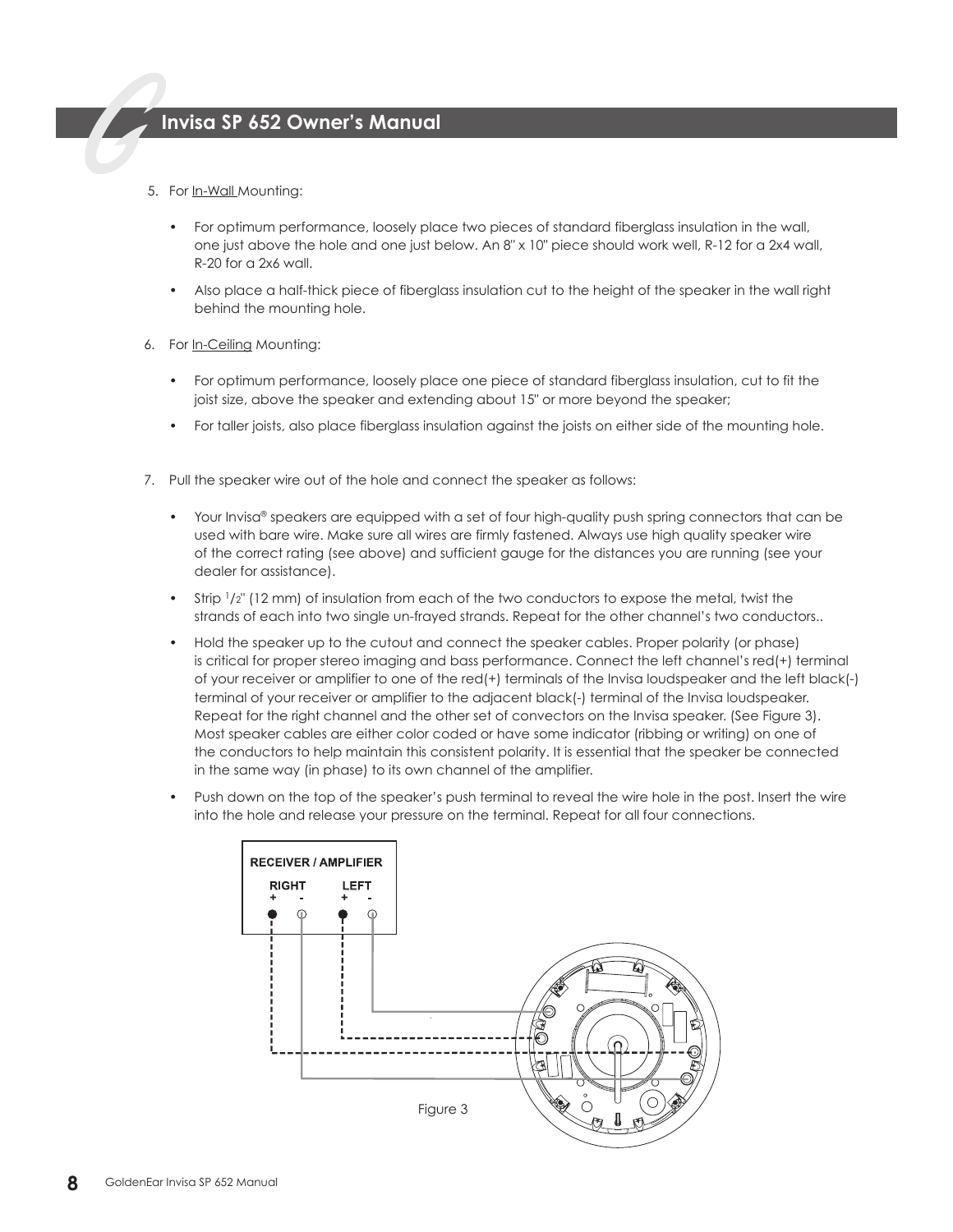- 8. Loosen the four rotating lock arms on the speaker by turning the arm screws on the front of the speaker counterclockwise  $\frac{1}{2}$  to 1 turn, just enough to allow the lock arm to move freely (Figure 4).
	- Make sure the rotating lock arms are positioned inwards (Figure 5) so that your speaker fits into your cutout hole.



9. Holding the speaker's front lip with your thumbs and index fingers, carefully slip the speaker into the cutout and hold firmly in place. (Figure 6).



Figure 6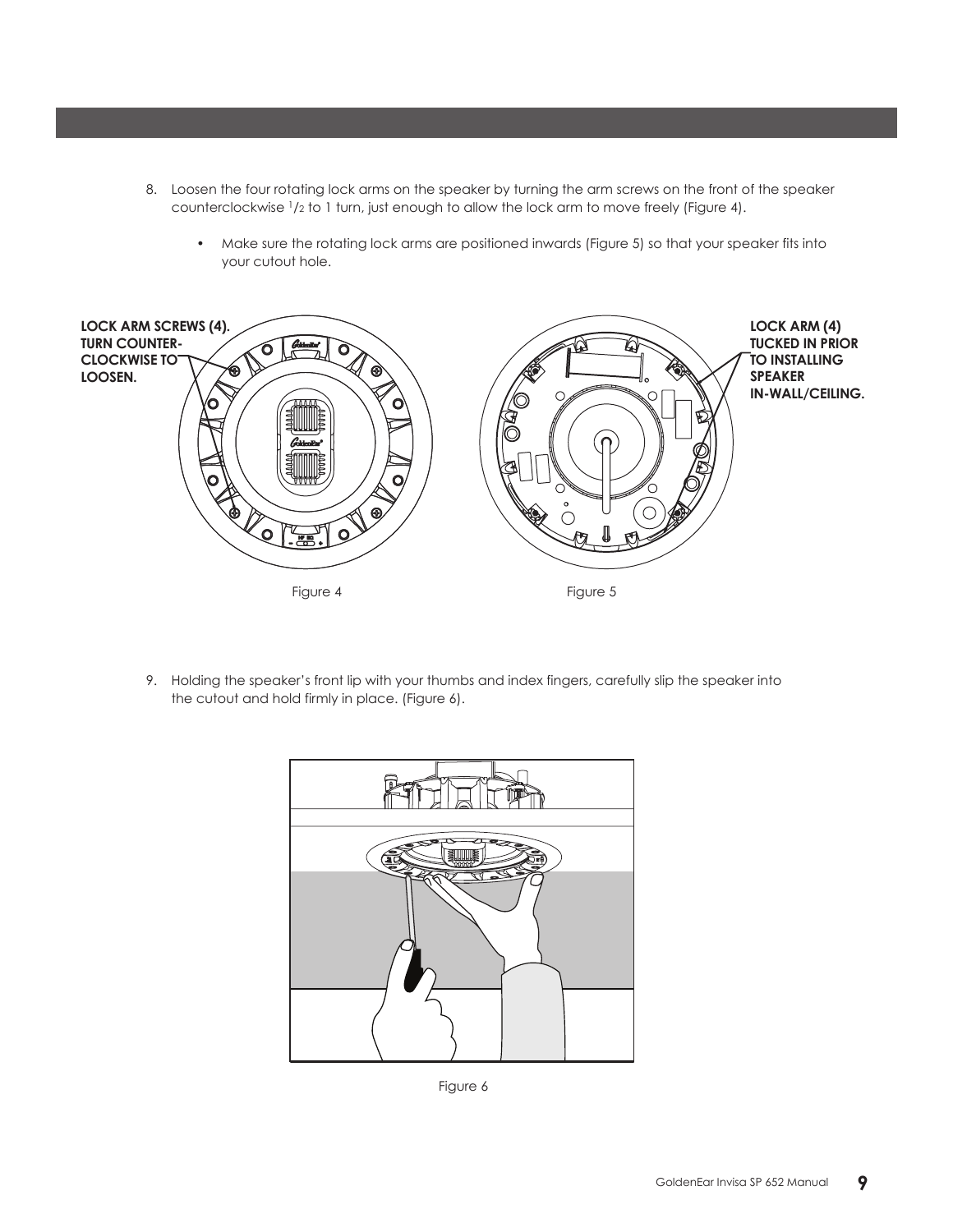10. While holding in place, tighten the four lock arm screws with a screwdriver (Figure 7). This will rotate the lock arms and secure the speaker to the wall/ceiling. DO NOT OVERTIGHTEN the lock arm screws as this could damage the drywall. If you are using a power screwdriver or drill, set the torque to a value of no more than 7 in.-lb (8dN-m).



11. Install the grille by placing it over the installed speaker and aligning the powerful miniature magnets.

#### **Setting the Invisa Speaker's High Frequency EQ Control (HF EQ Switch)**

We suggest starting with the HF EQ control (Figure 8) in the "+" position, in typical rooms with a balance of reflecting and absorbing surfaces. If, however, your listening room is overly "bright" due to many reflective, hard surfaces, select the center position to effectively compensate for this type of room acoustics issue. If the sound in the listening position is still too bright, select the "-" position to compensate further.



Figure 8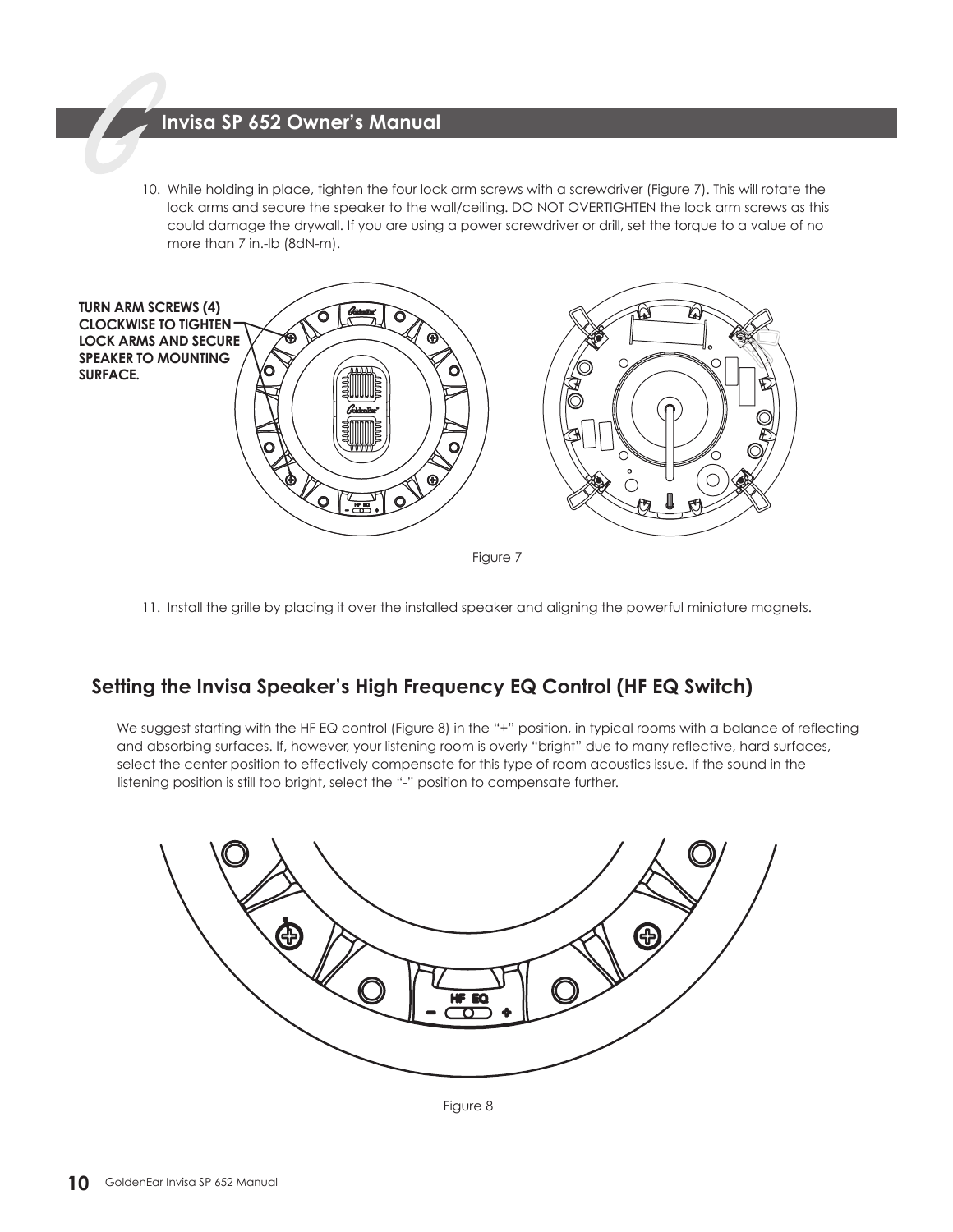## **Adjusting the Rotating Tweeter**

The Invisa® SP 652 speaker incorporates a rotating tweeter assembly to allow for easy orientation of the tweeter assembly after installation. To rotate the assembly for best results: With the speaker installed and the grille off, rotate the tweeter assembly so that the bars/slots are horizontal when viewed from the listening position (See Figure 9).



Figure 9

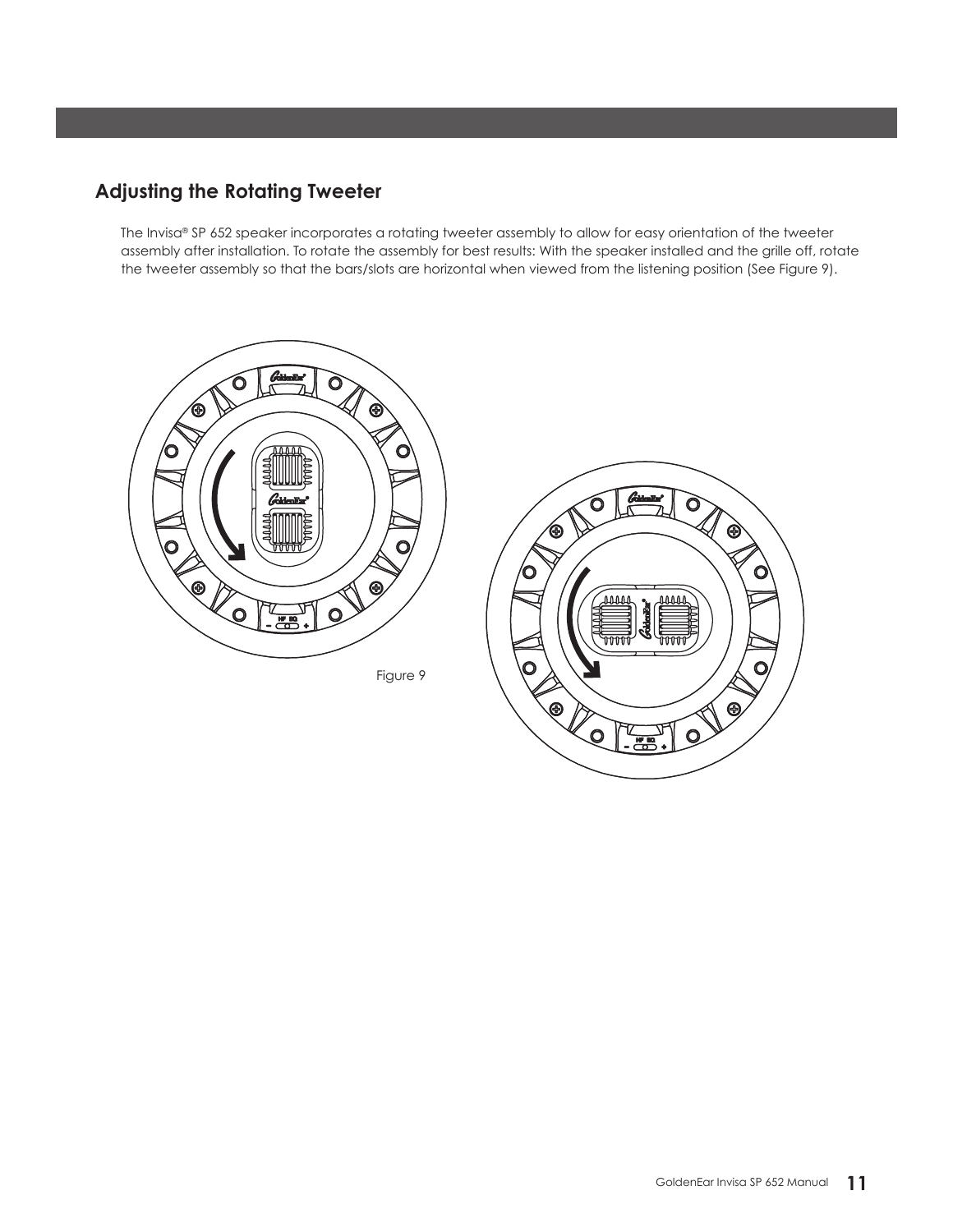# **Troubleshooting**

If you experience any difficulties with your Invisa® speakers, try the suggestions described below. If you are still having problems, please consult your GoldenEar Authorized Dealer for assistance.

- 1. Make sure all your system interconnects, speaker cables and power cords are solidly in place.
- 2. Check that no foreign objects or liquid has entered the speaker.
- 3. If no sound comes out or the sound is distorted in some way and you are sure the system is set up properly, please bring the speaker to your GoldenEar Authorized Dealer for assistance. But make sure you call first.

# **Service**

Service and warranty work on your GoldenEar loudspeakers will normally be performed by your local GoldenEar dealer. If, however, you wish to return the speaker to us, please contact us first, describing the problem and requesting authorization as well as the location of the nearest factory service center. **Please note that the address given in this booklet is the address of our office only. Under no circumstances should products or parts be shipped to our offices or returned without contacting us first and obtaining return authorization.**

> The Quest Group dba GoldenEar™ 2621 White Road Irvine, CA 92614 USA Phone: 949-800-1800

# **Technical assistance**

It is our pleasure to offer assistance if you have any questions regarding your Invisa® speakers or their set-up. Please contact your nearest GoldenEar dealer or contact us directly at (949) 800-1800.

# **Recycling and Reuse Guidelines for Europe**

IIn accordance with the European Union WEEE (Waste Electrical and Electronic Equipment) directive effective August 13, 2005, we would like to notify you that this product may contain regulated materials which, upon disposal, according to the WEEE directive, require special reuse and recycling processing. For this reason GoldenEar (manufacturers of GoldenEar speakers) has arranged with our distributors in European Union member nations to collect and recycle this product at no cost to you. To find your local distributor please contact the dealer from whom you purchased this product or go to our website at www.goldenear.com.

 Please note that the product only falls under the WEEE directive. When disposing of packaging and other shipping material we encourage you to recycle through the normal channels.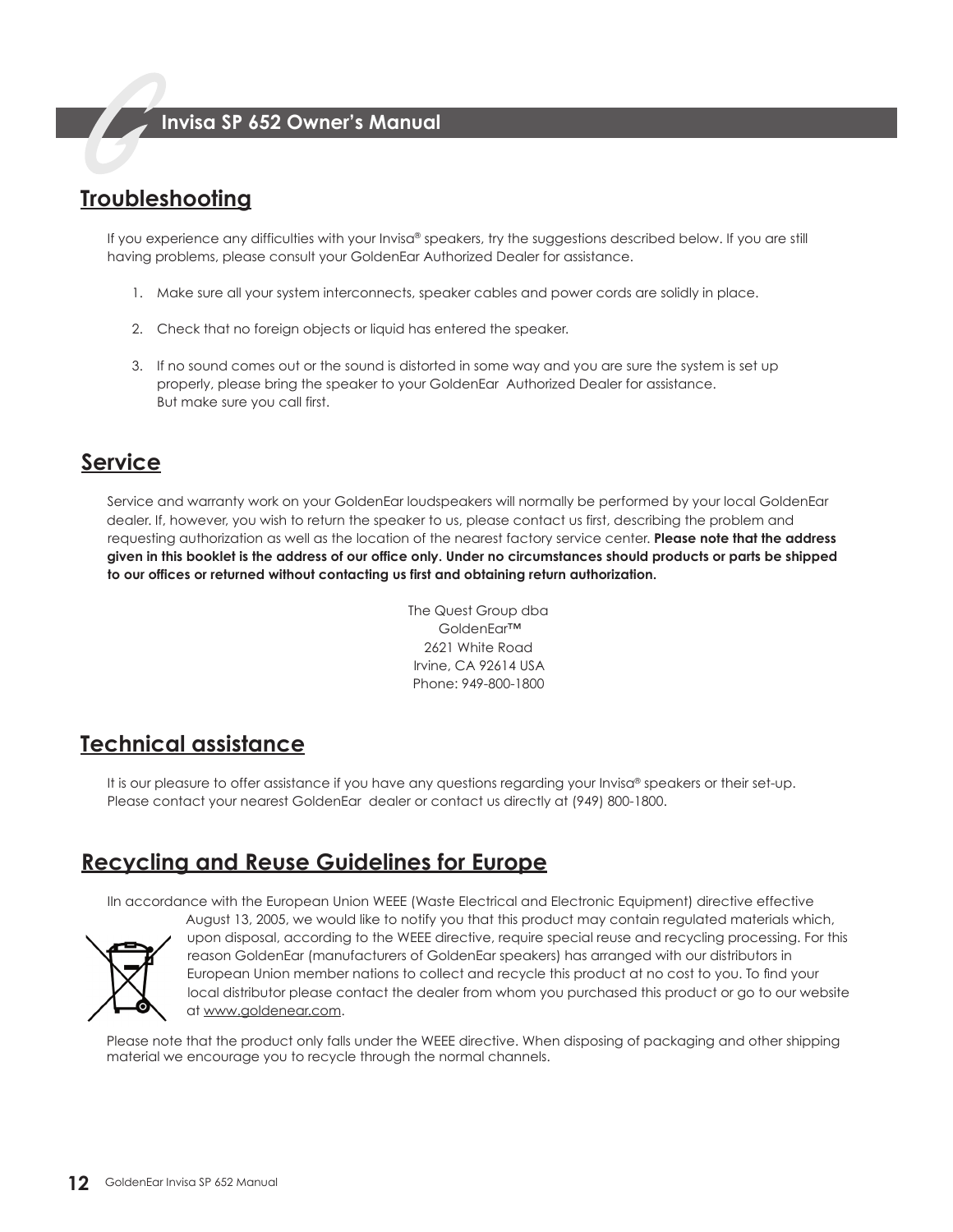# **Specifications**

# **Invisa® SP 652**

| <b>Dimensions:</b>         | 8-5/ <sub>8</sub> " (21.9 cm) Diameter x 3-7/16" (8.6 cm) Deep                                         |
|----------------------------|--------------------------------------------------------------------------------------------------------|
| Cutout:                    | $7 - \frac{1}{8}$ (18.1 cm) Diameter                                                                   |
| Weight:                    | 4.25 lbs. (1.93 kg)                                                                                    |
| <b>Frequency Response:</b> | $25 Hz - 35 kHz$                                                                                       |
| Efficiency:                | 85 dB                                                                                                  |
| <b>Nominal Impedance:</b>  | $4\Omega$ (Compatible with 8 $\Omega$ )                                                                |
| <b>Driver Complement:</b>  | One 6.5" high-definition cast-basket mid/bass driver<br>Two HVFR™ High Velocity Folded Ribbon tweeters |
| <b>Rec. Amplication:</b>   | 10 – 125 Watt/channel                                                                                  |

Specifications are subject to change without notice.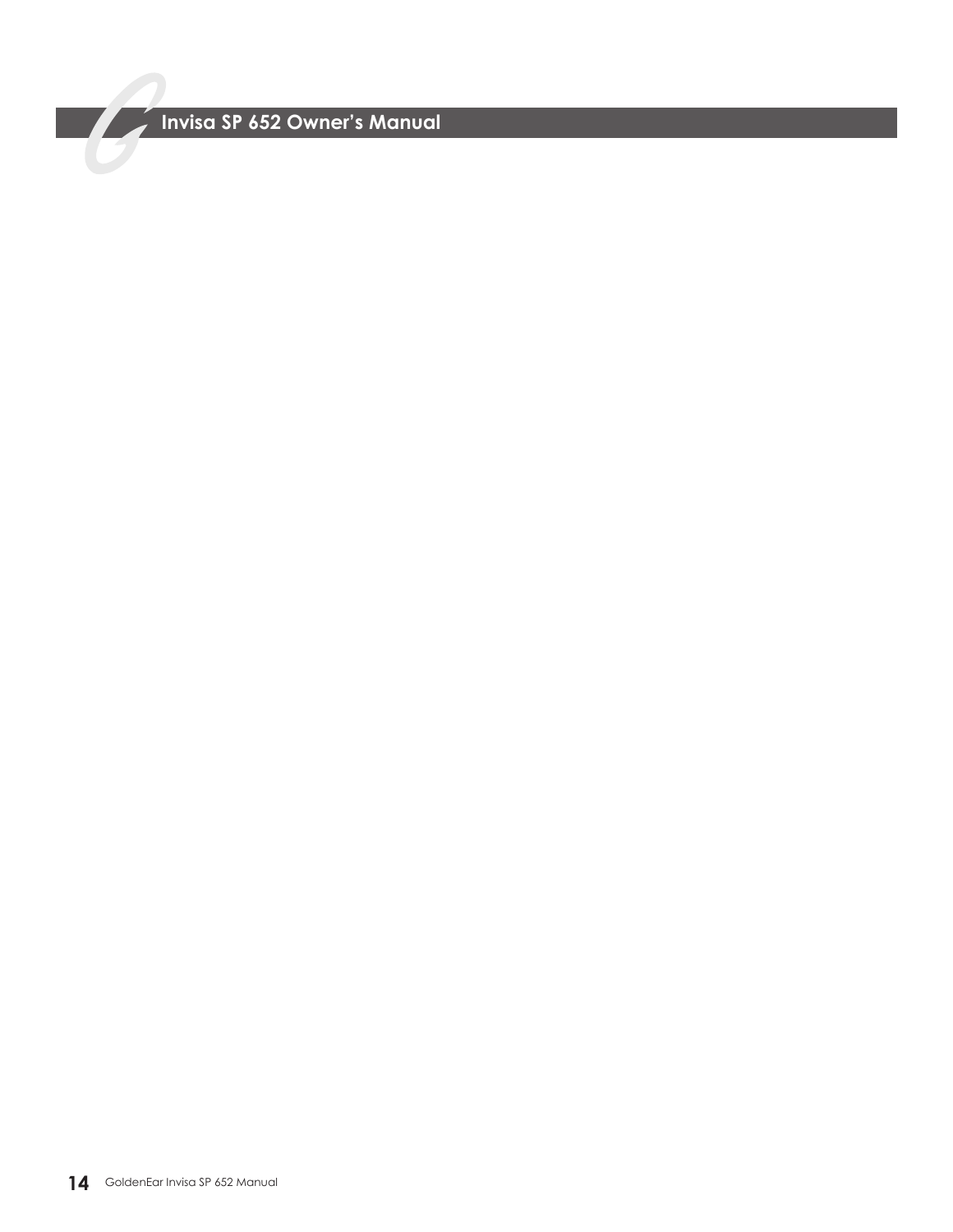GoldenEar Invisa SP 652 Manual **15**